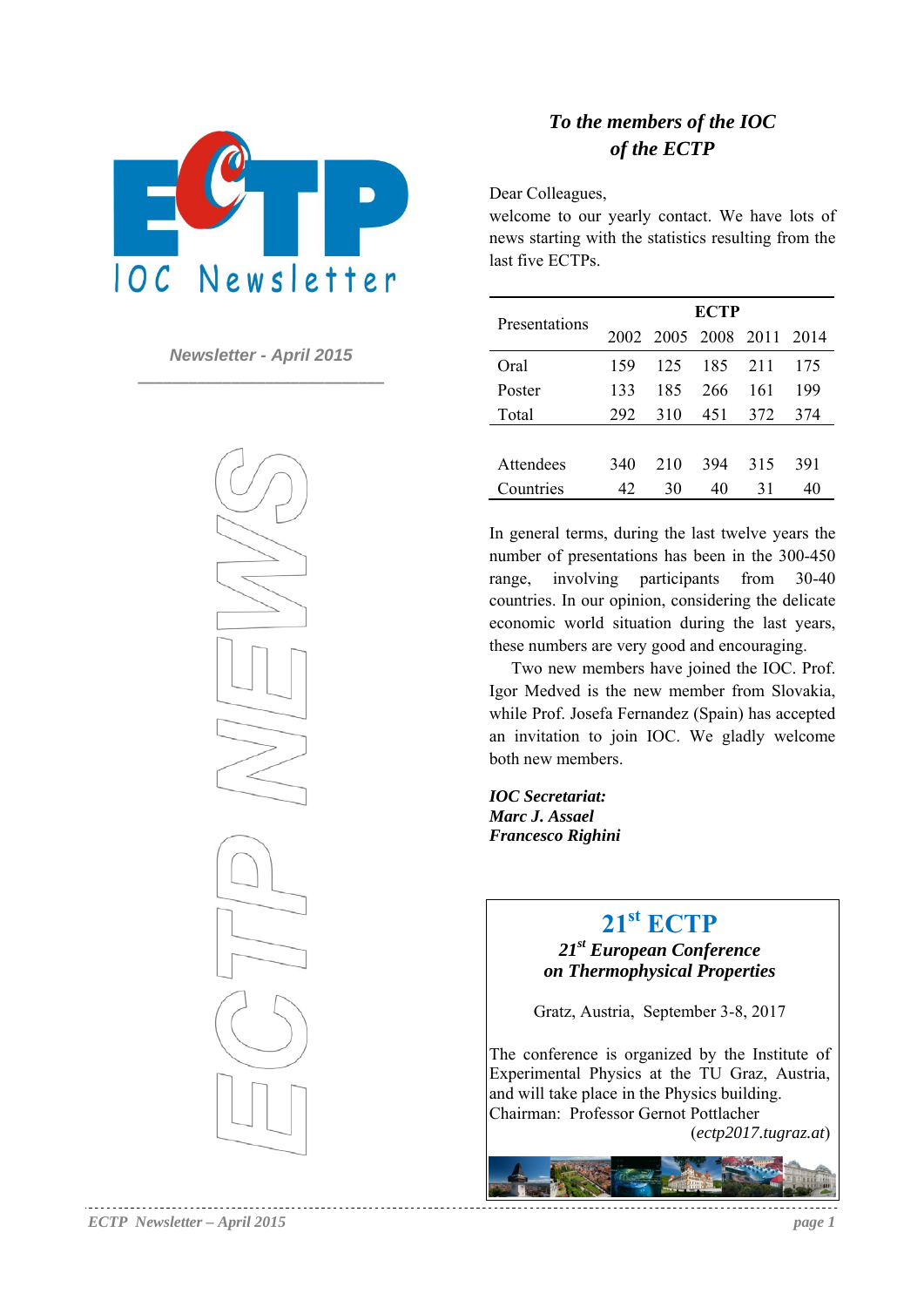

### **20th European Conference on Thermophysical Properties**

Porto, Portugal August  $31<sup>st</sup>$  – September  $4<sup>th</sup>$ , 2014

The 20<sup>th</sup> European Conference on Thermophysical Properties was successfully held during August  $31<sup>st</sup>$  - September  $4<sup>th</sup>$ , 2014 in Porto, Portugal. Although the initial number of registrations through the web site was 478, the total attendance to the conference was 391 persons. There were participants from all over the world with the geographical breakdown shown in Table 1.

### **Table 1.** Geographical breakdown of 20<sup>th</sup> ECTP participants

| <b>Europe</b>        | 275            |                      |                |
|----------------------|----------------|----------------------|----------------|
| Austria              | 5              | Netherlands          | 1              |
| Azerbaijan           | 1              | Poland               | 7              |
| <b>Belarus</b>       | $\overline{c}$ | Portugal             | 99             |
| Belgium              | $\overline{2}$ | Russia               | 9              |
| Czech Republic       | 8              | Serbia               | 1              |
| Denmark              | 1              | Slovakia             | 8              |
| Estonia              | $\overline{2}$ | Slovenia             | 1              |
| Finland              | $\overline{2}$ | Spain                | 35             |
| France               | 26             | Switzerland          | 1              |
| Germany              | 41             | Turkey               | 1              |
| Greece               | 5              | Ukraine              | 1              |
| Hungary              | 1              | UK                   | 10             |
| Italy                | 5              |                      |                |
| Asia                 | 81             | Oceania              | 5              |
| Japan                | 47             | Australia            | 4              |
| South Korea          | 16             | New Zealand          | 1              |
| Kuwait               | 1              |                      |                |
| P.R.China            | 16             |                      |                |
| Qatar                | 1              |                      |                |
| <b>North America</b> | 19             | <b>South America</b> | 4              |
| Canada               | $\overline{2}$ | <b>Brazil</b>        | $\overline{c}$ |
| Mexico               | 11             | Colombia             | $\overline{2}$ |
| <b>USA</b>           | 6              |                      |                |
| Africa               | 7              |                      |                |
| Algeria              | 5              |                      |                |
| South Africa         | $\mathbf{1}$   |                      |                |
| Tunisia              | 1              |                      |                |

**PLENARY & INVITED LECTURES** 

There were seven very interesting plenary lectures given by the following distinguished scientists:

- *Calorimetry on time scales from microseconds to days* 

Christoph Schick (Institut für Physik, Universität Rostock, Rostock, Germany)

- *High-temperature thermophysical property measurement system for metallic melts: PROSPECT* Hiroyuki Fukuyama (Institute of Multidisciplinary Research for Advanced Materials, Tohoku University Sendai, Japan)
- *Upon what may exist in the "GAP" between traditional ionic liquids and molten salts* Luís Paulo Rebelo (Instituto de Tecnologia Química e Biológica, Universidade Nova de Lisboa, Lisbon, Portugal)
- *Thermophysical property measurement and prediction for undistillable hydrocarbons – getting a handle on the bottom of the oil barrel*  John Shaw (University of Alberta, Alberta, Canada)
- *Forty seven years of calorimetry*  Kenneth Marsh (University of Western Australia, Perth, Australia)
- *Thermal conductivity measurement of solids using the transient hot-wire method* Jiangtao Wu (Xi'an Jiaotong University, China)
- *Thermal diffusivity measurements on thin films and multilayer systems* Magnus Rohde (Institute for Applied Materials, Karlsruhe Institute for Technology, Germany)

The conference was also highlighted with 16 invited lectures.



*ECTP Newsletter – April 2015 page 2*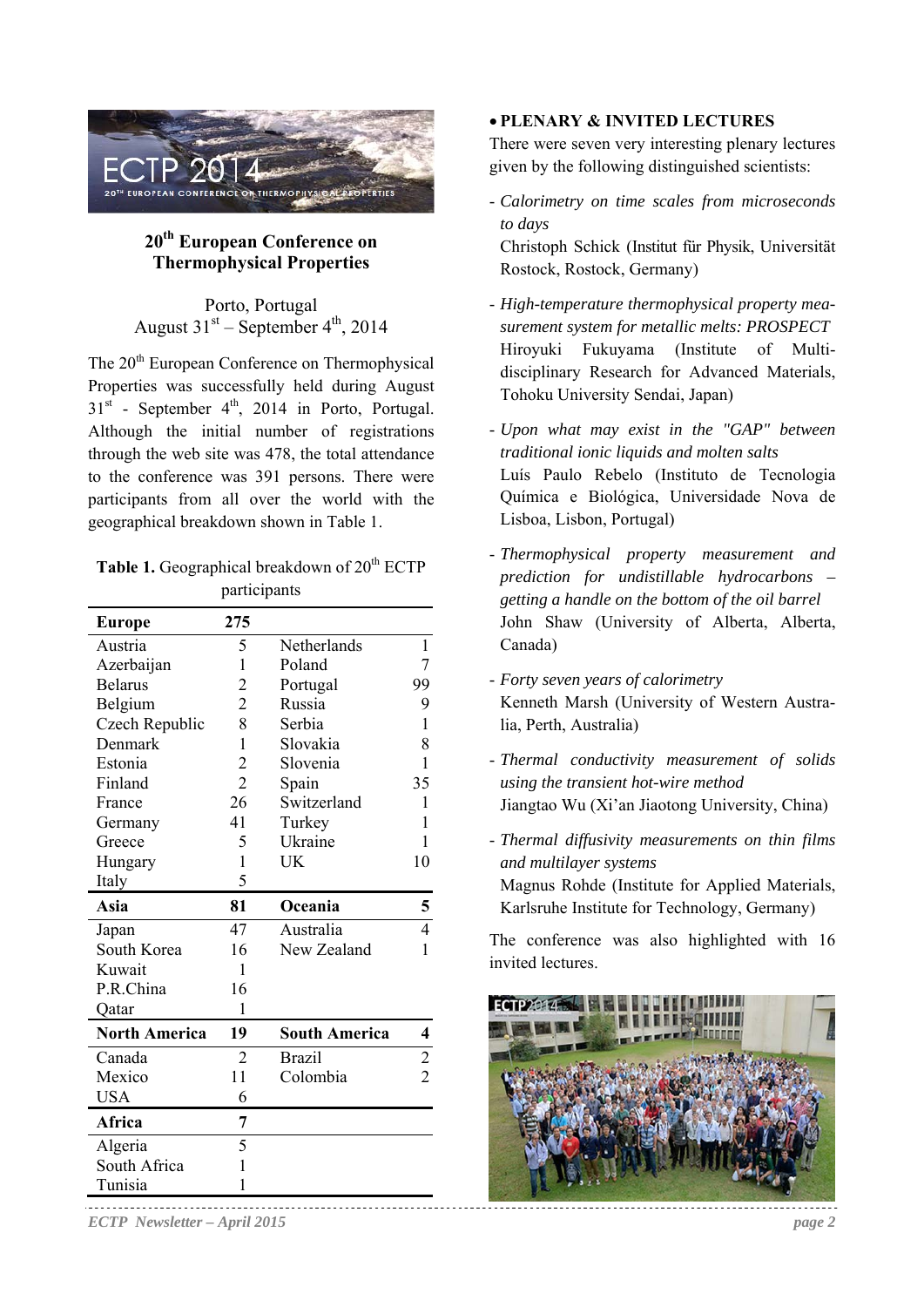### **AWARDS**

During the  $20<sup>th</sup>$  ECTP two awards were given to the following outstanding candidacies:

- the ECTP-NETZSCH Young Scientist Award was received by Dr Mara Freire, University of Aveiro, Portugal,
- the ECTP Lifetime Award was received by Dr William M. Haynes, National Institute of Standards and Technology, Boulder, USA.

### **CONTRIBUTIONS**

The conference contributions included **175** oral presentations and **199** posters with an approximate subdivision of 70% in liquids and 30% in solids. As noted before, presentations in the area of solids seem to be decreasing as applications can also be presented in many complementary conferences.

#### **SOCIAL EVENTS**

Finally the social program included a tour of the city and its historic center, sightseeing of the Douro Riverside and Atlantic Coast (Foz), the route to Vila Nova de Gaia across the D. Luis I bridge, passing along the Porto wine cellars, the visit to a typical fishing village (Afurada), and the view of the sunset on the Atlantic coast (Lavadores). The tour ended at the location of the Conference Dinner at Taylor´s Cellars. A Farewell party with traditional Portuguese food and drinks was served at the end of the closing ceremony.

*For the Local Organizing Committee Luis Santos & João Coutinho* 

# 19<sup>th</sup> Symposium on Thermophysical Properties (STP)

The  $19<sup>th</sup>$  Symposium on Thermophysical Properties (STP) will take place on June 21-26, 2015, in Boulder, CO, USA. All technical sessions will be held at the University of Colorado, Boulder, Colorado, U.S.A. The Symposium is organized by the National Institute of Standards and Technology, and the Joint ASME-AIChE Committee on Thermophysical Properties.

Symposium Organizers:

Dr Daniel G. Friend & Dr Marcia L. Huber

(*www.thermosymposium.nist.gov*)

# $11<sup>th</sup>$  Asian Thermophysical Properties Conference (ATPC)

The  $11<sup>th</sup>$  Asian Thermophysical Properties Conference (ATPC) will take place on October 2- 6, 2016 in Yokohama, Japan. All technical sessions will be held at the Pacifico Yokohama Annex Hall.

Conference Chair:

Professor Yuji Nagasaka

(*www.atpc2016.org*)

# *www.thermophysicalpropertiesconferences.com*

Following the discussion in Porto during the IOC meeting, a web site was created by Marc J. Assael, aiming to collect public information on the

- European Conference on Thermophysical Properties (ECTP)
- Asian Thermophysical Properties Conference (ATPC), and
- Symposium on Thermophysical Properties (STP).

The site aims to keep the history of these conferences alive, and inform the users of next meetings. Should you find any error, please contact Marc J. Assael (assael@auth.gr).